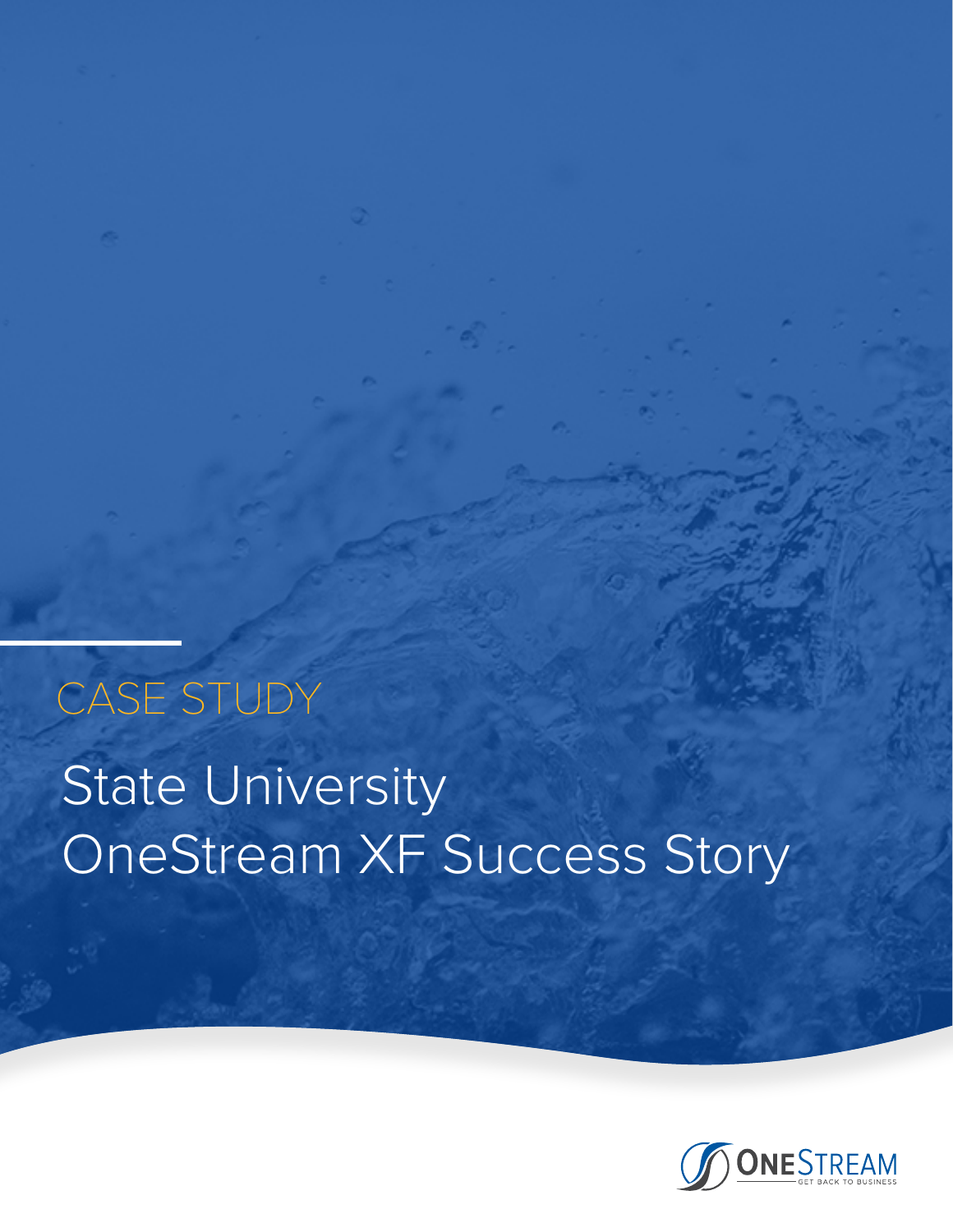



Company: Public University in Southeast U.S.

Industry: Higher Education

## Customer Overview

This public university is part of the Southeast's most comprehensive academic health center and one of the nation's Top 10 public research universities. Since graduating its first medical students in 1960, the College has graduated more than 5,000 physicians. The college is comprised of 28 clinical and basic science departments and staffed by more than 1,400 faculty members.

"We budget salary and patient care revenue at the employee level, and we get a lot of requests to add new employees to the system. In Hyperion, we would have to take everyone out of the system, import the SQL table, and re-deploy the application. If we were adding just one employee it would take 3.5 hours. Now with OneStream's Metadata Manager, the process is similar, but it only takes five minutes to update the entire employee database without removing anyone from the system."

*— Associate Director, FP&A* 

## The Challenge

For several years, the university had been using Hyperion Planning and Essbase for operating expense, tuition and revenue planning, and Hyperion Enterprise for the consolidation of actuals across multiple colleges and departments. And with each college's unique operational requirements, many Finance users were constrained by standardized hierarchies and limited position planning capabilities utilized by the overarching university Hyperion system.

The Hyperion environment had become bloated and complex with planning applications built for more than 24 departments and tons of "shadow" Excel spreadsheets, which compromised critical university data. They were no longer receiving support from Oracle and were experiencing some issues with performance, which includes duplicated processes. The university was ready to replace Hyperion and modernize their CPM processes.

## The Selection Process

The university met with Oracle to discuss upgrading to Hyperion Financial Management (HFM) and their cloud solutions (EPBCS and FCCS). "I've had extensive experience with Hyperion implementations in the past," said Associate Director FP&A. "We really liked OneStream Software's unique approach to take Hyperion Enterprise, Essbase, and Planning applications, and roll those together into a single platform. We had no interest in supporting a bunch of moving parts, and with OneStream our data could live together."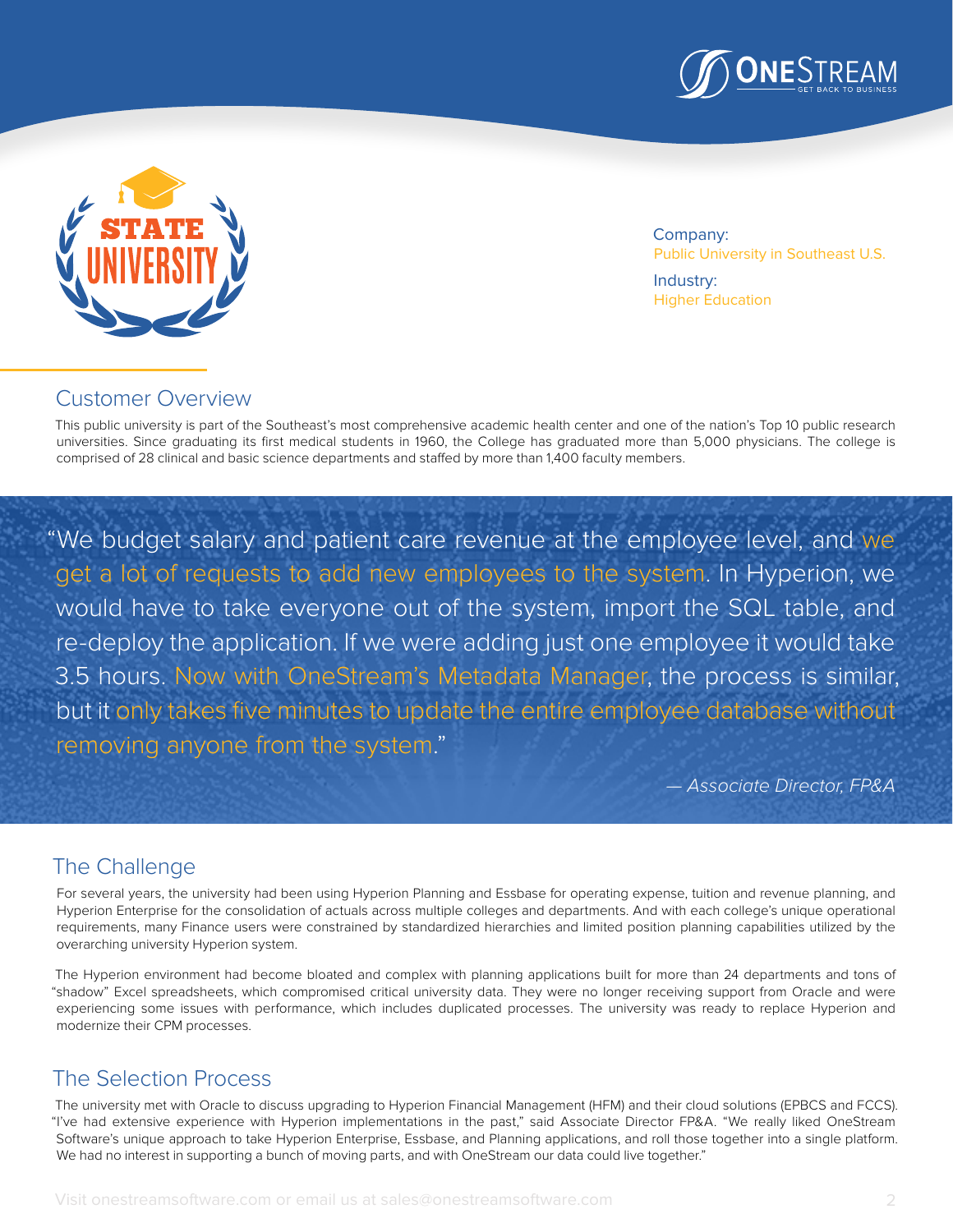#### **Corporate Performance Management Solutions Delivered**

- $\mathcal G$  Financial Consolidation and Reporting
- $\mathcal G$  Planning, Budgeting and Forecasting
- $\mathcal{C}$  XF MarketPlace Solutions



#### **Business Challenges**

- $\mathcal G$  Hyperion Environment was cumbersome and costly
- $\mathcal O$  Excel® spreadsheets left critical data compromised
- $\mathcal G$  No longer receiving support from Oracle
- $\mathcal G$  Experiencing performance issues with Hyperion Enterprise
- $\mathcal G$  Tangled web of Essbase planning apps required shadow systems in Excel®



### **Key OneStream XF Benefits**

- $\bigcirc$  Unified platform for financial close and consolidation, budgeting, forecasting and long-term planning
- $\mathcal G$  Time to update and manage budgets at the employee level reduced from 3.5 hours to five minutes
- $\mathcal G$  Improved the tracking of clinical data
- $\overline{\mathcal{C}}$  System upgrades reduced from days to one hour
- $\mathcal G$  Extensible Dimensionality® enables individual colleges and departments to budget at hierarchal levels pertinent to them

Initially, the university focused on OneStream's consolidation functionality as a replacement of Hyperion Enterprise. However, their FP&A team was impressed by what OneStream offered for budgeting, planning and forecasting. "Over the past decade, we created unique Essbase planning apps for each department to reflect the main university's accounting needs," said the Associated Director FP&A. "Because these apps didn't meet the individual colleges' departmental needs, we ended up creating shadow systems in Excel® that get pitched over to Hyperion Planning. Hyperion Planning became a bloated data repository which required a lot of maintenance so we were very intrigued by OneStream's Extensible Dimensionality®"

OneStream's Extensible Dimensionality® would allow the university to provide multiple colleges and departments the capability to budget at hierarchal levels pertinent to them. Ultimately, the university decided to replace their Oracle Hyperion suite with OneStream and acquire the unique ability to manage both higher education and health care requirements in one platform.

## Implementing OneStream XF

Phase 1 of the implementation was a lift and shift from Hyperion Enterprise for consolidation and financial reporting. A PeopleSoft ERP shop, the university uses Excel®, Microsoft® Dynamics, and several other source systems to load different sets of data independently of each other into OneStream. This created a structured patchwork quilt of GL and operational data, allowing the university to improve the tracking of metrics for their College of Medicine, for example, including number of visits, type of patient, insurance information and more. For the universities 125+ users, OneStream provides complete confidence and control of their data at the transactional level for simplified maintenance in a more intuitive CPM platform.

In Phase 2, the university tackled actuals, budgeting and planning. Because each college requires their own unique data, a certain hierarchy had to be in place to report and plan for students and revenue aspects versus professor salaries and student tuition. Extensible Dimensionality® gave the university the ability to implement operational relevancy into their departments. The sub-cubes were aligned to each individual college with a consolidating cube to view the parent organization. This enables each individual college to go through its own consolidation, planning and budgeting activities for each period.

With OneStream, the university was also able to add needed functionality for long-term planning for 25,000 employees by leveraging OneStream's unique technical capabilities around Relational Blending, which brings relational and multi-dimension cube data into the same unified platform.

## Benefits Achieved

With an extensive use of data connectors querying outside databases, the university is benefiting from robust and dynamic reporting calculations. This includes PeopleSoft, MS Dynamics and Epic for clinical data, and the university uses OneStream's Extensible Dimensionality® for visibility into their clinical, accounting, classroom and hospital needs. The dimensionality ties together various in-depth data sources for much more timely analysis of their data—saving a lot of time. With Hyperion,